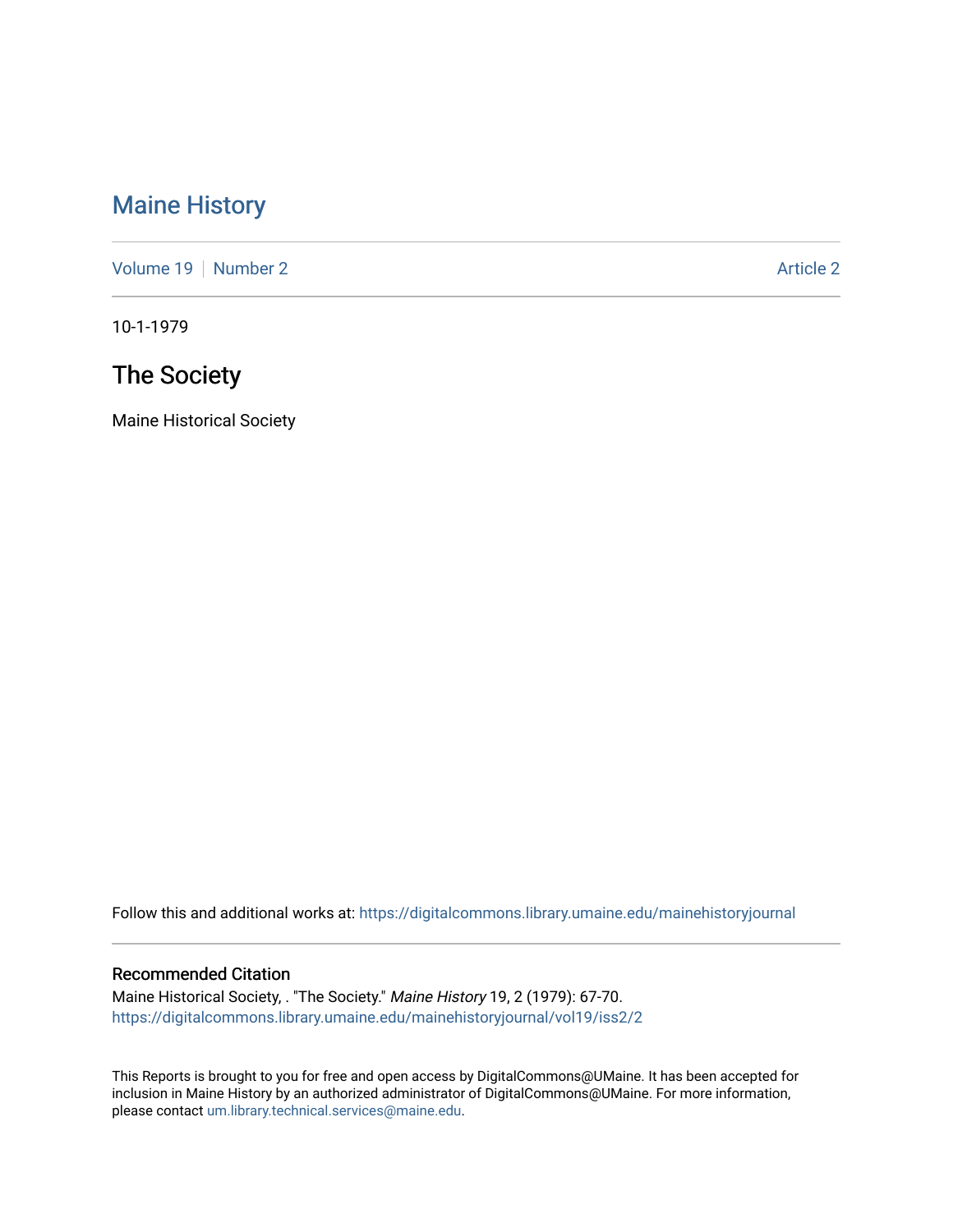### THE SOCIETY

T he kickoff of **the Maine heritage fund,** the Society's major capital funds campaign, was held at Portland's Barridoff Galleries on the evening of October 21st. To celebrate the occasion, a special exhibition, **art treasures of the maine historical society,** was opened to the general public. Consisting of twenty-eight paintings and artworks chosen for their aesthetic and documentary value, the exhibit provided the public with a rare opportunity to view and appreciate a small but representative sample of some of the finer works contained within the Society's im portant collection of Maine art. Although many of these works have been individually displayed at large museums throughout the state, this was the first time they have been collectively shown.

With the campaign now officially underway, we are pleased to announce that Dr. Edward Y. Blewett, president emeritus of Westbrook College, has agreed to serve as Honorary Chairman of THE MAINE HERITAGE **fu n d .** He will be assisted by Carleton G. Lane and Richard A. Spencer. Mr. Lane, former president of Union Mutual Life Insurance Company, will direct the Founders division, while Mr. Spencer, an attorney with the Portland firm of Drummond Woodsum Plimpton & MacMahon, will coordinate the Friends division. Mr. Spencer's team captains are William E. Hannum, Joan S. Hayden, Dougald MacDonald, Jane S. Moody, and Jotham D.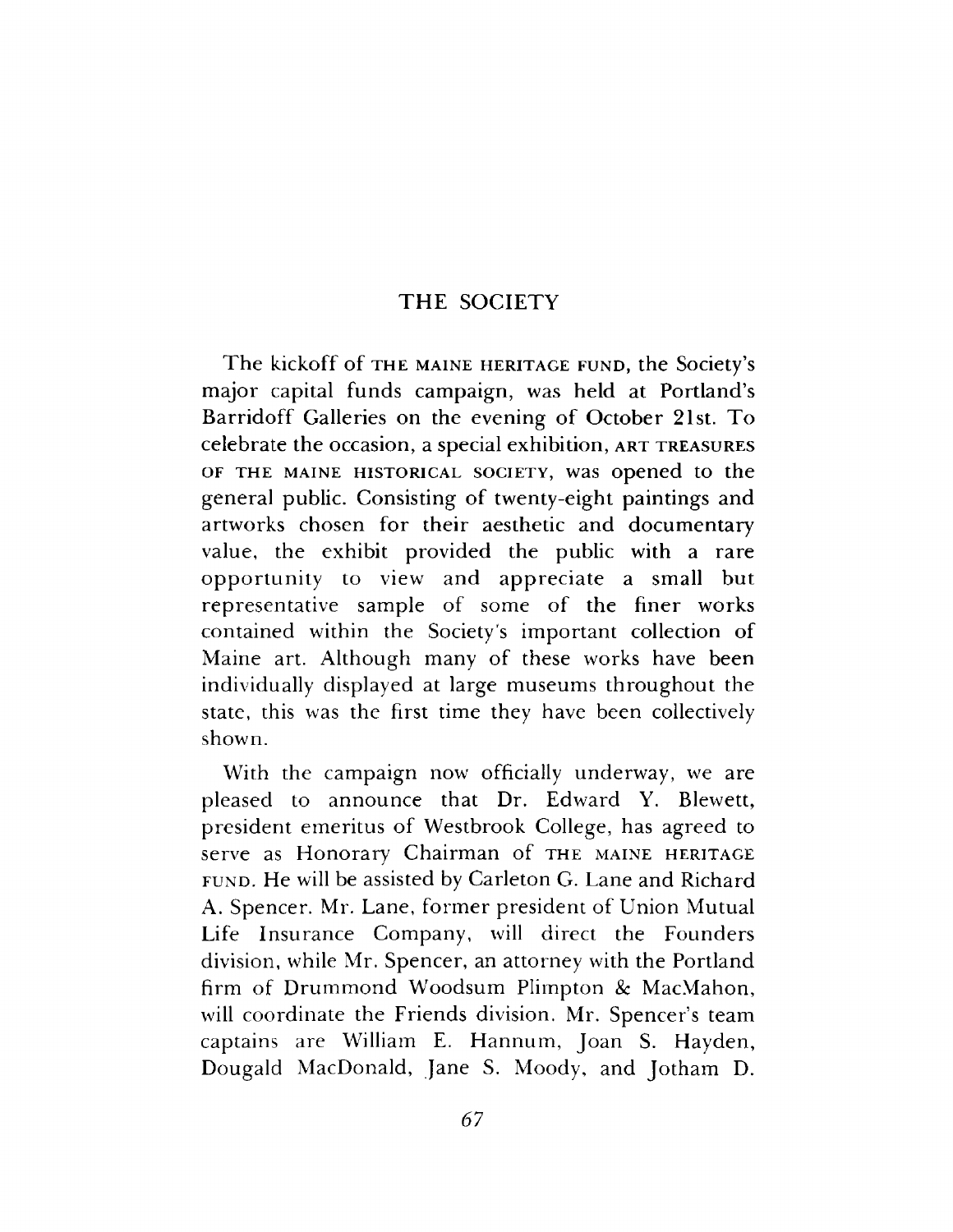Pierce. In the course of the next several months, all members and friends of the Society will be contacted and asked for their support.

The goal for the campaign has been set by the Standing Committee at \$450,000, a figure we believe is both realistic and attainable. To facilitate the achievement of this objective, a three-year pledge period has been implemented.

In recent months, the Society has been the recipient of several important gifts. In July, we received a  $$5,000$ bequest from the estate of the late Eva B. Southwick of Falmouth Foreside. Miss Southwick was a Life Member and a long-time friend of the Society. The family of Alex M. Burgess, through Dr. Samuel B. Burgess of Needham, Massachusetts, presented two reverse paintings on glass of Captain Parker and Rebecca McCobb of Phippsburg, Maine. These exquisite portraits were done in 1818 by the noted Massachusetts artist Benjamin Greenleaf. Mrs. Marguerite J. Jenkins of Westbrook and Mrs. Eulalia Connors of Milford, Connecticut, have presented the Society with portraits of Joshua and Deborah A. Haskell of Topsham, Maine. Painted in 1856 by Philip Spooner Harris of Bath, the Haskell portraits make a fine addition to the Society's extensive portrait collection.

Miss Cynthia J. Murphy has recently joined the staff as library assistant. She replaces Mrs. Julieanne B. Irving who resigned in April. Miss Murphy is a 1975 graduate of South Portland High School and currently resides in South Windham.

Mrs. Rae R. Brown, our manuscript assistant since July 1977, resigned on September 18th in order to accept a position in the audio-visual department of Freeport High School. Her position has been filled by Arthur J. Gerrier of Mexico. Mr. Gerrier holds a B.A. from Colby College and has done graduate work in historic preservation at the University of Vermont.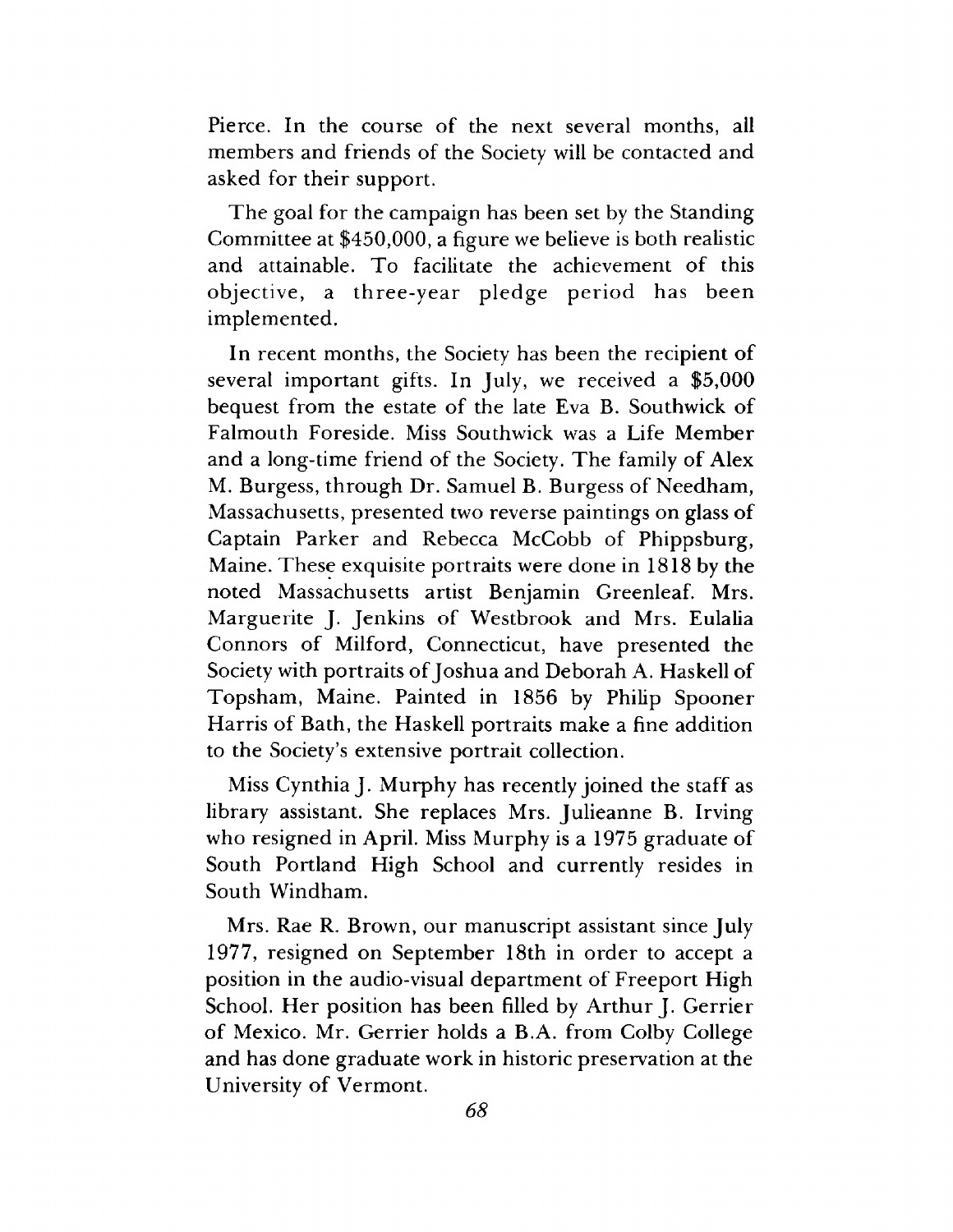#### *NEW MEMBERS*

*FROM MAINE Cape Elizabeth:* Mr. Mitchell L. Bridgham *Chebeague Island:* Mr. & Mrs. Blanchard W. Bates *Cumberland:* Ms. Theresa Lanese *Cumberland Center:* Mrs. Dorothy A. Chase *Damariscotta:* Mrs. Jane Y. Elliman *Ellsworth:* Mrs. Ruth E. Kane *Falmouth:* Mrs. Elizabeth S. Hamill *Farmington:* Mr. Richard H. Condon *Freeport:* Mr. Gordon F. Grimes, Mr. Gordon E. Martin *Gorham:* Mr. Robert J. French *Gray:* Mr. Donald M. Christie *Jonesport:* Jonesport Wood Co., Inc. *Medomak:* Mr. C. Weston Dash *North Anson:* Miss Vonetta Cooley *Portland:* Mrs. James E. Cross, Mr. Raymond L. Herrick, Miss Pamela Hobbs, Dr. & Mrs. Steven McD. Johnson, Mr. David Knapp, Mrs. Barbara T. Shea, Ms. Balenda G. Thibodeau, *Raymond:* Mrs. Rudolph T. Greep *Rockland:* Mr. *8c* Mrs. Charles S. Candag*e Solon:* Mrs. Virginia T. Merrill *South Harpswell:* Miss Mary F. Williams *South Portland:* Mr. George R. Clapp, Mrs. Beatrice A. Clark *Stockton Springs:* Mrs. Richard E. Dyer *Westbrook:* Mr. William E. Jacobs *Yarmouth:* Mr. Patrick Connelly, Mrs. Andrea Pierce *York:* Mr. John L. Fuller.

*Other States CALIFORNIA Arcadia:* Mrs. Beatrice E, Harriman *Long Beach:* Mrs. June Moody Knox *Los Angeles:* Ms. Rena P. Gamez *Newbury Park:* Mrs. Marie Ortmann *Rancho Palos Verdes:* Mr. Edwin T. Clark *San Luis Obispo:* Mrs. Janet G. Becker *Walnut Creek:* Mrs. Marilyn Fickett *CONNECTICUT Ridgefield:* Mr. Peter G. Parkhurst *COLORADO Boulder:* Mr. Otis H. Willoughby *FLORIDA Arcadia:* Mr. John B. York *Delray Beach:* Mrs. Lawrence S. Frost *GEORGIA Savannah:* Ms. Elisabeth Evans *ILLINOIS Chicago:* Mrs. Hazel C. Murphy *INDIANA Monticello:* Mr. David L. Kelly *10WA Cedar Rapids:* Mrs. Theodore Froeberg *MASSACHUSETTS Amherst:* Mr. Jonathan Fishman *Bedford:* Mr. *8c* Mrs. Lawrence C. Mansur *Holliston:* Dr. David P. McCobb *Waltham:* Mrs. Elizabeth D. Castner *Weston:* Dr. Donald G. Kennedy *MICHIGAN Dearborn:* Mr. Gary R. Perkins *Garden City:* Mrs. Patricia Fowler *Sault Ste. Marie:* Mr. Thomas Mickewich *NEBRASKA Lincoln:* Mrs. Nancy L. Wimer *NEW HAMPSHIRE Center Barnstead:* Mrs. James F. Walker *NEW JERSEY Lanoka Harbor:* Mrs. Garry L. McClure *NEW YORK Croton-on-Hudson:*